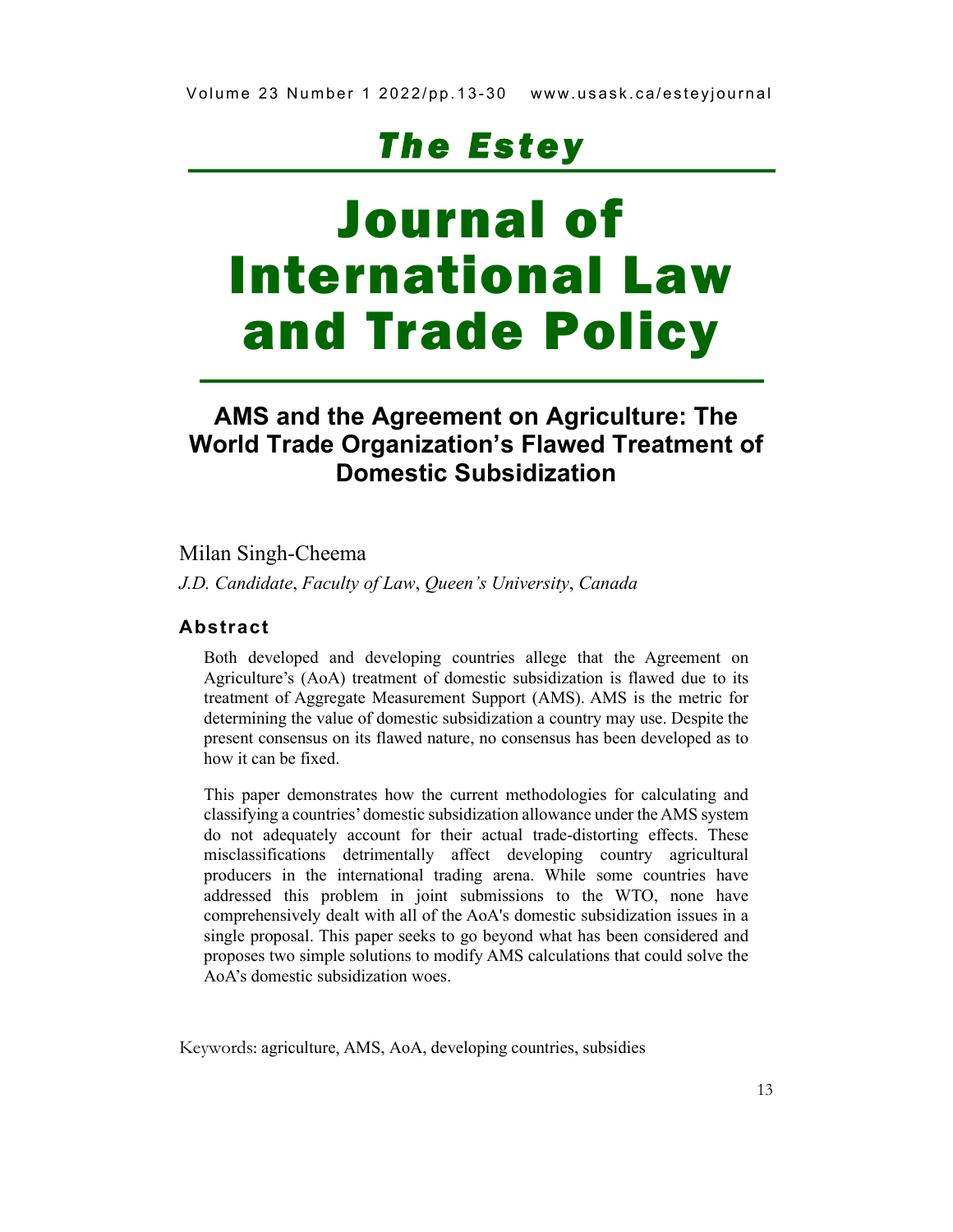#### **I. Introduction**

n November of 2020 tens of thousands of Indian farmers camped out in the outskirts In November of 2020 tens of thousands of Indian farmers camped out in the outskirts<br>
In The farmers were protesting the central government's proposed removal of the '*mandi* system', an agricultural support system that guarantees a certain "minimum support price" provided by the government to farmers for certain crop[s.](#page-13-0)<sup>1</sup> This system ensures that farmers would not be subject to massive fluctuations in prices that could render them unable to repay debts taken on to afford the price of agricultural inputs such as seeds and fertilize[r.](#page-13-1)<sup>2</sup>

These farmers' complaints and the government's actions lie at the intersection of debates over equity in international trade within the agricultural sector, pitting the priorities of developing and developed country primary producers against one another. In 2019, the United States and Canadian governments issued communications that accused the Indian government of using the market support price to subsidize five crops in excess of their prescribed limit as determined by the Agreement on Agriculture  $(AoA)<sup>3</sup>$  On the other hand, in 2018 India and China submitted a joint report criticizing the World Trade Organization's (WTO's) approach to agricultural subsidies as a whole, alleging that their methodology has proliferated asymmetries in the international trading system for agricultural products[.](#page-13-3)<sup>4</sup>

While there are several points of contention within the AoA, this paper focuses on the AoA's approach to domestic support, contending that it is fundamentally flawed such that it detrimentally affects the World Trade Organization's (WTO) 117 developing member states. This is particularly due to the methodology it has adopted to calculate and classify individual nations' domestic subsidization. Aggregate Measurement Support (AMS) calculations do not adequately prevent the use of subsidies that distort international prices for agricultural products and cause changes in supply. By using AMS as a metric for determining domestic support, the AoA has perpetuated an asymmetry that unfairly disadvantages developing country governments, such that they cannot adequately subsidize their agricultural sectors.

Looking at the various joint proposals currently under consideration, this paper suggests two simple and politically palatable reforms which may be made to AMS calculations to create a more equitable international agricultural trading regime. The AMS should account for actual take-up, as opposed to proposed or potential take-up of agricultural support measures. This would allow developing countries to avoid "AMS wastage" (funds that count towards AMS but are not being utilized by farmers), and thus better allocate their funds to make their primary producers more competitive. I further suggest that the reference prices used in AMS calculations should be updated to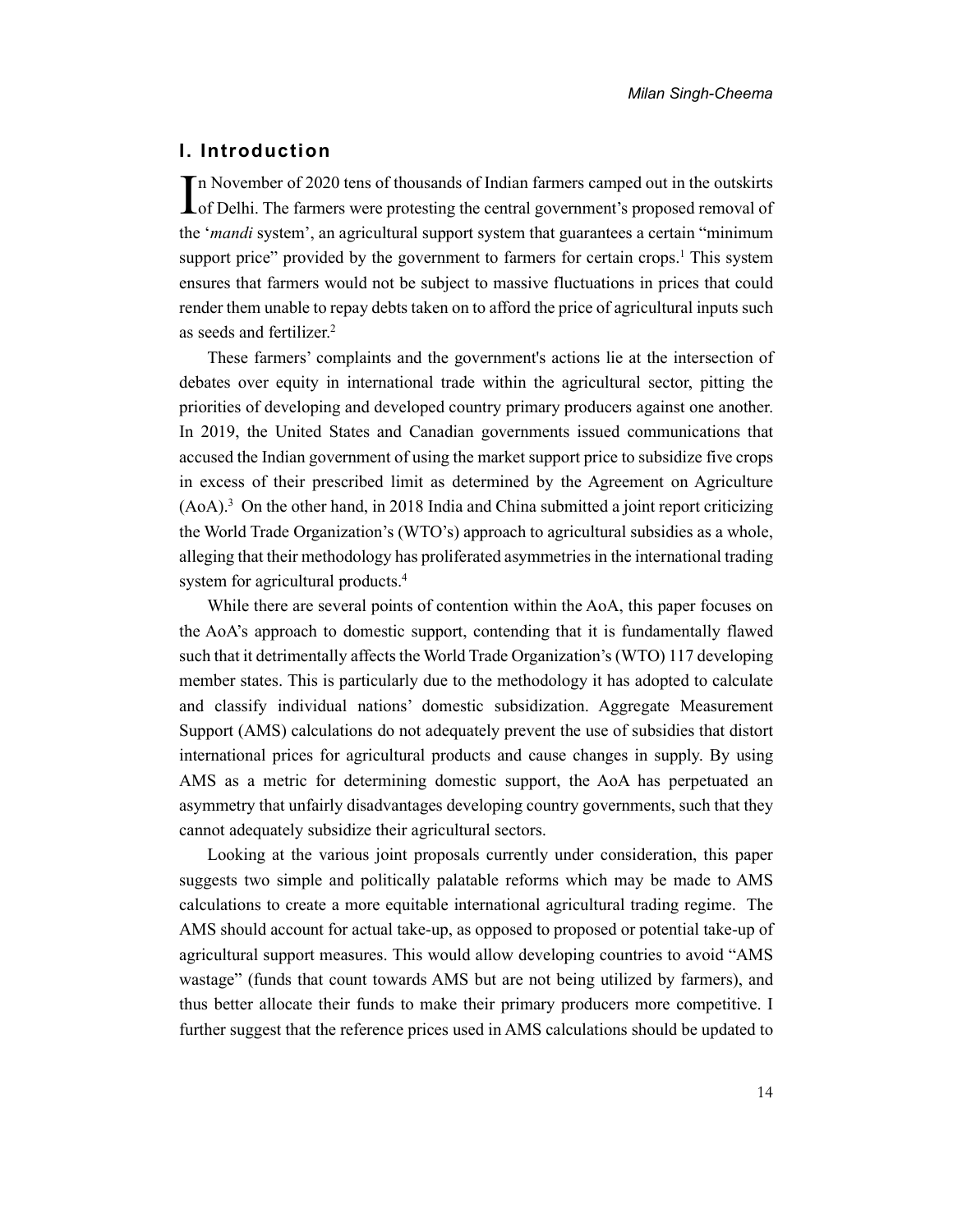accurately reflect inflation and changes to international markets. While small, both of these changes would help precipitate North-South equality in agricultural trade.

#### **II. Background: What is Domestic Support?**

The AoA consists of three pillars; market access, domestic support, and export subsidies, each of which pertains to a different aspect of trade liberalization for primary products. Under the edifice of domestic support, the WTO targets subsidies to domestic producers that are not contingent to export performance which are subject to spending caps and reduction commitments. The AoA utilizes a statistic known as the Aggregate Measurement Support (AMS), in order to determine whether a country is exceeding their allocated spending allowance. Under the AMS regimen, domestic subsidies are characterized based on their effects and whether or not they will count towards a country's AMS calculation. Green box domestic support measures are those which theoretically cause effects on trade and do not count towards AMS. Amber box or *de minimis* domestic supports are thought of as to affecting international trade and thus do.<sup>5</sup> The AoA also contains a "blue box" category, which acts as an exemption to the amber box. This allows certain domestic price supports which affect international trade to not count towards AMS if they concurrently restrict production[.](#page-14-1)<sup>6</sup>

Green box measures are defined in Annex 2 of the AoA. To qualify as a "non-trade distorting" subsidy, measures must be provided by a publicly-funded government program not involving transfers from consumers and should not have the effect of providing price support to producers[.](#page-14-2)<sup>7</sup> In addition to these general qualifications there are extensive criteria which must be met depending on the type of support.<sup>[8](#page-14-3)9</sup>Payments that could create an incentive to expand production and depress the prices of a particular product are not permitted.

Aside from these measures the green box allows governments to aid with things like environmental research under the ambit of general services, food stockholding programs, direct payments to producers (provided they have no impact on production decisions), structural adjustment assistance, environmental payments, and regional assistance payments.[10](#page-14-5) The key commonality between all measures are that they decouple type and volume of production by producers. Furthermore, they are also subject to stipulations that prevent them from incentivizing the production of certain products versus others and are also not related to market prices for given products. Currently, the US, Japan, and the EU are the WTO members utilizing the most green box measures.<sup>[11](#page-14-6)</sup>

Article 6.2 contains a unique exemption outside of the green box, allowing developing countries to build their agricultural infrastructure through input and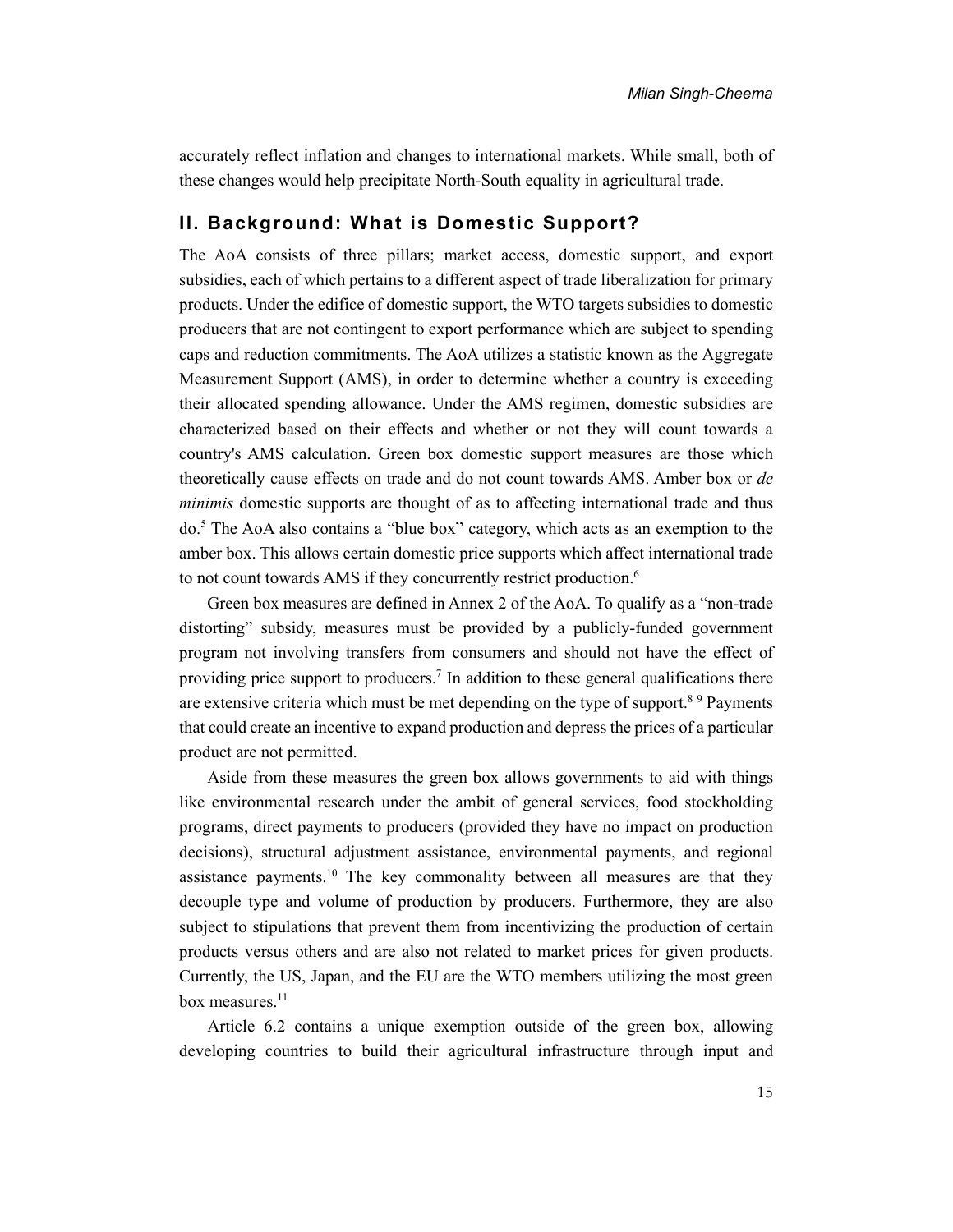investment programs without contributing to AMS.[12](#page-14-7) As such, developing countries can subsidize an unlimited amount under this article, to construct their agricultural sector. With exempt measures under Article 6.2, green box measures and blue box measures, countries must inform the WTO about any changes and their monetary value within 30 days or as soon as practicable pursuant to Article 18.3.[13](#page-14-8)

Amber box and *de minimis* measures include all non-exempt forms of domestic support such as India's minimum support pricing system. Countries are allowed to provide amber box measures provided their current total AMS does not breach their final bound AMS as set out in part IV of its schedule.<sup>[14](#page-14-9)</sup> For countries that do not have a final bound AMS, the *de minimis* level is set out in the agreement.[15](#page-14-10) *De minimis* levels are expressed as percentages of the value of product-specific support and non-product specific support. They are 10 % for developing members, 8.5 % for China and Kazakhstan, and 5 % for developed members respectively. Every country is also obligated to reduce their current total AMS.[16](#page-14-11) Developed countries must thus reduce their total AMS by 20% over 6 years while developing countries must reduce by 13 % over 10 years.<sup>[17](#page-14-12)</sup>

Calculation of AMS is key to determining whether or not a country is exceeding its limits under the AoA. The AoA creates two separate AMS calculations; one for each product that is receiving support, and one that takes the total monetary value of all domestic support.[18](#page-14-13) These calculations total the values of non-exempt direct payments and market price supports provided by a government to their producers. The values of these two variables are determined by multiplying the quantity of eligible production (QEP) by a price gap reflecting the trade-distorting effect of the subsidy. The price gap is calculated by subtracting an applied administered price (AAP), which is the price that is given by a government to producers, by a Fixed External Reference Price (FERP), which is a stipulated commodity price based on world prices in [19](#page-14-14)86-87.<sup>19</sup> These calculations are based on the economic theory that subsidization creates changes in supply, which when held up against the world supply for a given commodity, affects world price.

Thus, while not solely directed towards exporters, AMS calculations can greatly affect the competitiveness of a nation's overall agricultural sector. Forcing countries to make difficult choices as to where they allocate their sparse funds, the AMS allowance system can determine which primary producers are given access to sparsely available support. For example, exceeding their AMS for rice in 2018, India was forced to utilize a peace clause agreed upon in the Bali Ministerial meeting, which indemnifies developing countries against legal action due to public procurement for food security purposes. [20](#page-14-15)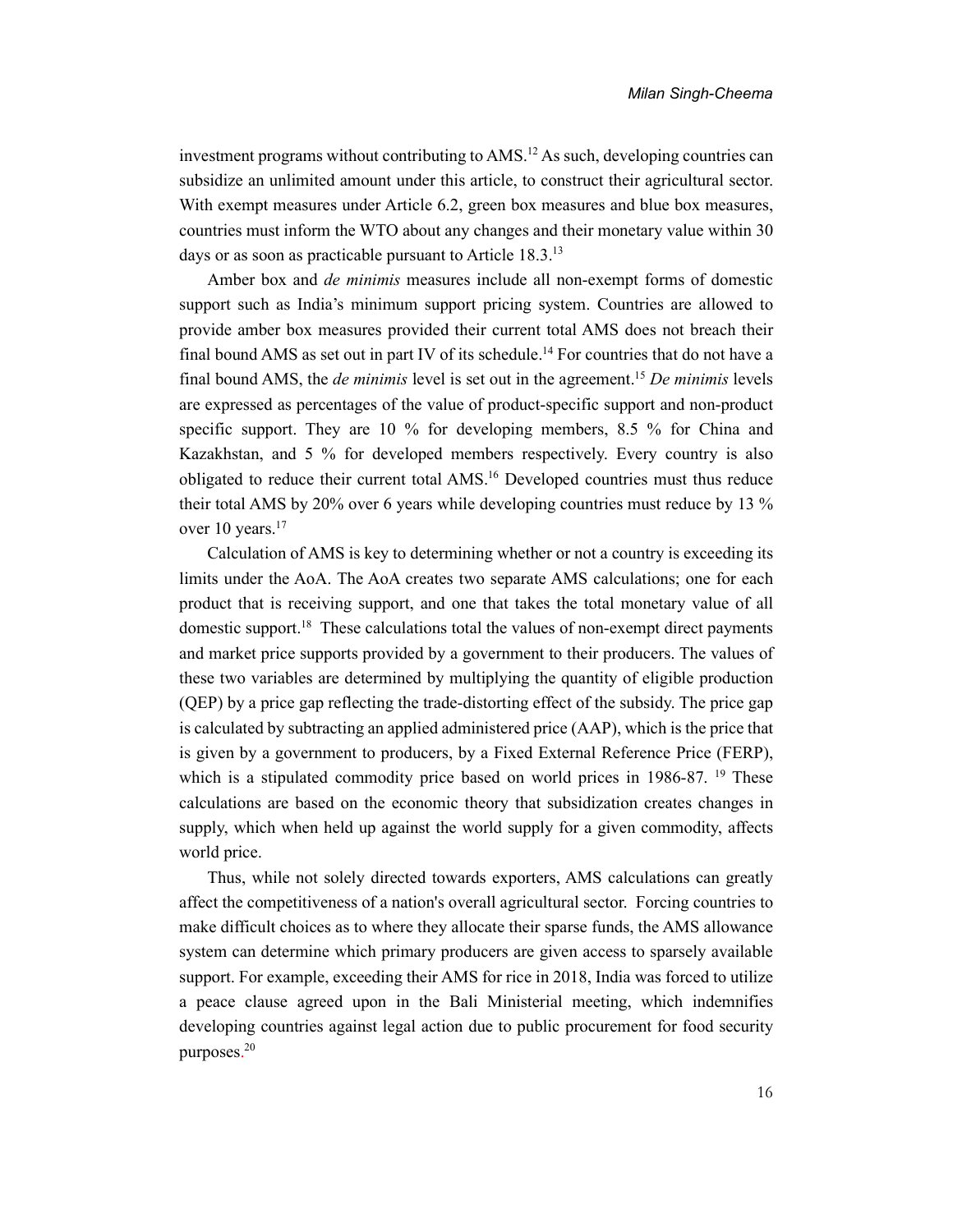## **III. The AoA's Unequal Treatment of Domestic Support** *AMS Calculations*

The AoA's method of quantifying export subsidies using AMS has come under extensive criticism as out of sync with the realities faced by primary producers in developing countries.<sup>[21](#page-14-16)</sup> Developed countries are composed of much larger farming operations than their developing country peers. While not reflective of the full diversity which the labels 'developed' and 'developing' contain, the difference in average farm size between the world's two largest democracies is a good indicator of this, with farms in the US being 444 acres, on average, while in India they are a mere three.<sup>[22](#page-14-17) [23](#page-14-18)</sup> Furthermore, developed countries' agricultural sectors constitute a much smaller proportion of GDP and employment than in developing nations (with 60 % of India employed in agriculture versus 10 % in the US).<sup>[24](#page-14-19)</sup> Aside from differences in their sector's compositions, developing countries must account for issues like food insecurity which are not faced by their developed peers.

Owing to these differences, developed countries subsidize their agricultural sectors in ways that do not entail subsidies based on volume of production or the direct purchase of crops. The United States was once one of the largest providers of direct payments to farmers but stopped handing them out in  $2014<sup>25</sup>$  $2014<sup>25</sup>$  $2014<sup>25</sup>$  This was partially due to political pressure, and also due to the fact that the agricultural sector achieved record incomes in the years following the 2008 financial crash.[26](#page-15-1) The United States has thus began to subsidize in other ways such as providing a safety net to their agricultural sector through the provision of subsidized income insurance.<sup>[27](#page-15-2)</sup> These subsidies are provided in large part due to the private market's failure to provide adequate insurance, and a lack of willingness by primary producers to pay for it, as demonstrated by several willingness to pay studies.[28](#page-15-3) As noted by Smith and Glauber, this is clear evidence of market distortion, as without subsidization, no natural market for such subsidies would occur.<sup>[29](#page-15-4)</sup> This is further incentivized by many of these subsidies' classification under the AoA as falling within the 'green box' and thus constituting non distorting domestic support.<sup>[30](#page-15-5)</sup>

The EU has adopted a similar approach to agricultural subsidization as the United States. Subsidization in the EU is governed by the Common Agricultural Policy (CAP) and thus takes place on both a continental and national level with countries' different levels of support based on the size of their agricultural sector.<sup>[31](#page-15-6)</sup> Once largely consisting of direct payments to farmers, the CAP has steadily adjusted to include more green box measures.[32](#page-15-7) This has encompassed a variety of risk insurance schemes and safety-net measures which have led to increases in agricultural production.[33](#page-15-8)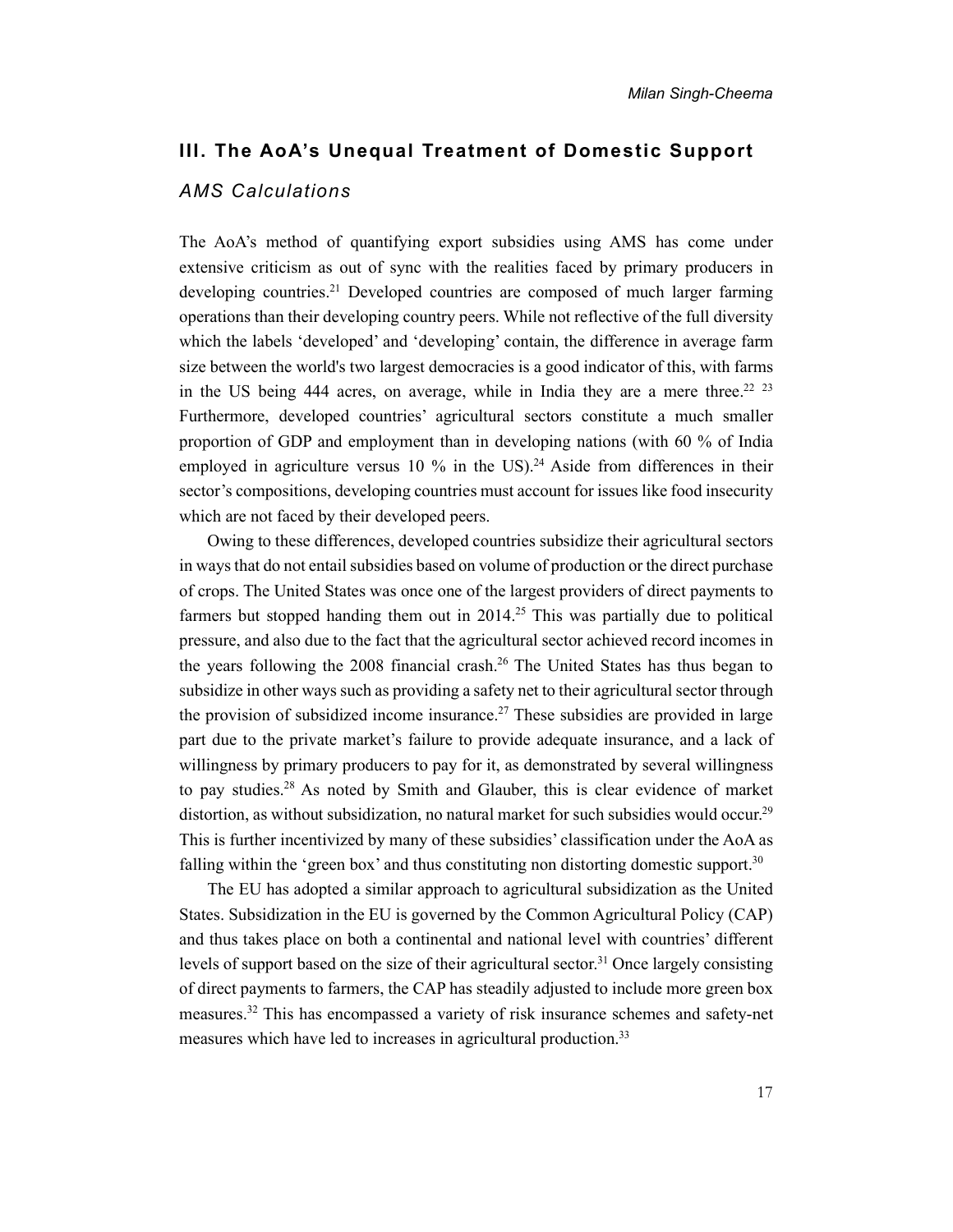Theoretically not market-distorting, many green box measures have demonstrably distorted the market in ways beyond providing insurance. They have been shown to make farmers less risk-averse, increase land values, create expectations in farmers about future support and differentiate the allocation of labor in farm households. All of these things have effects on production which can be market-distorting. Farm payment schemes that are decoupled from production for example, are classified as green box measures and thus unbounded and not factored into AMS. However, they have been shown to increase production as farmers become less risk-averse.[34](#page-15-9) In the EU for example, studies have suggested that beef production would not be sustainable without decoupled payments which are provided to primary producers.[35](#page-15-10) Economic modeling has shown increases in acreage for different products by a substantial percentage due to decoupled payments, such as 23.83 % for peas in Manitoba, due to the expectation effects' impact on supply. [36](#page-15-11) As increases in supply affect world prices for agricultural products, these undoubtedly have effects that are seen in international trade.

Developing countries subsidize differently, reflecting their relative lack of mechanization, lower productivity, and different priorities. With less access to credit and other inputs, developing country farmers tend to be very vulnerable to external price distortions which downwardly affect the prices of their crops. For example, substantial downward distortions in cotton prices led to an almost 50% decline in the supply of cotton by farmers in Benin between 1996 and  $2009$ .<sup>[37](#page-15-12)</sup> As such, developing countries tend to provide a guaranteed price to farmers of certain crops. This ensures that supplies will be constant and thus small producers are able to continue producing despite downward distortions in price which may eliminate resource-poor developing country farmers' ability to do so.

India's subsidization approach is one such demonstration of this divergence. As per the latest surveys, small and resource-poor farmers accounted for 99.3% of the agricultural economy.[38](#page-15-13) Thus, India is the largest user of Article 6.2 in the WTO providing 22 billion dollars through investment and input support.[39](#page-15-14) This accounts for the majority of India's domestic subsidization and provides for the purchase of inputs such as fertilizers and the provision of irrigation to farmers.

The majority of India's *de minimis* spending involves the purchase of 25 crops by the government from farmers at prices set by the central government under the *mandi*  system.[40](#page-15-15) As part of the *mandi* system farmers bring their crops to a *mandi* yard where state-level procurement agencies purchase them at a minimum support price set by the government, provided that they are within the necessary quality standards.<sup>[41](#page-15-16)</sup> Much of this purchased crop is held by the government and then provided through a public distribution system to poor consumers at a reasonable price.<sup>[42](#page-15-17)</sup> As a *de minimis* measure,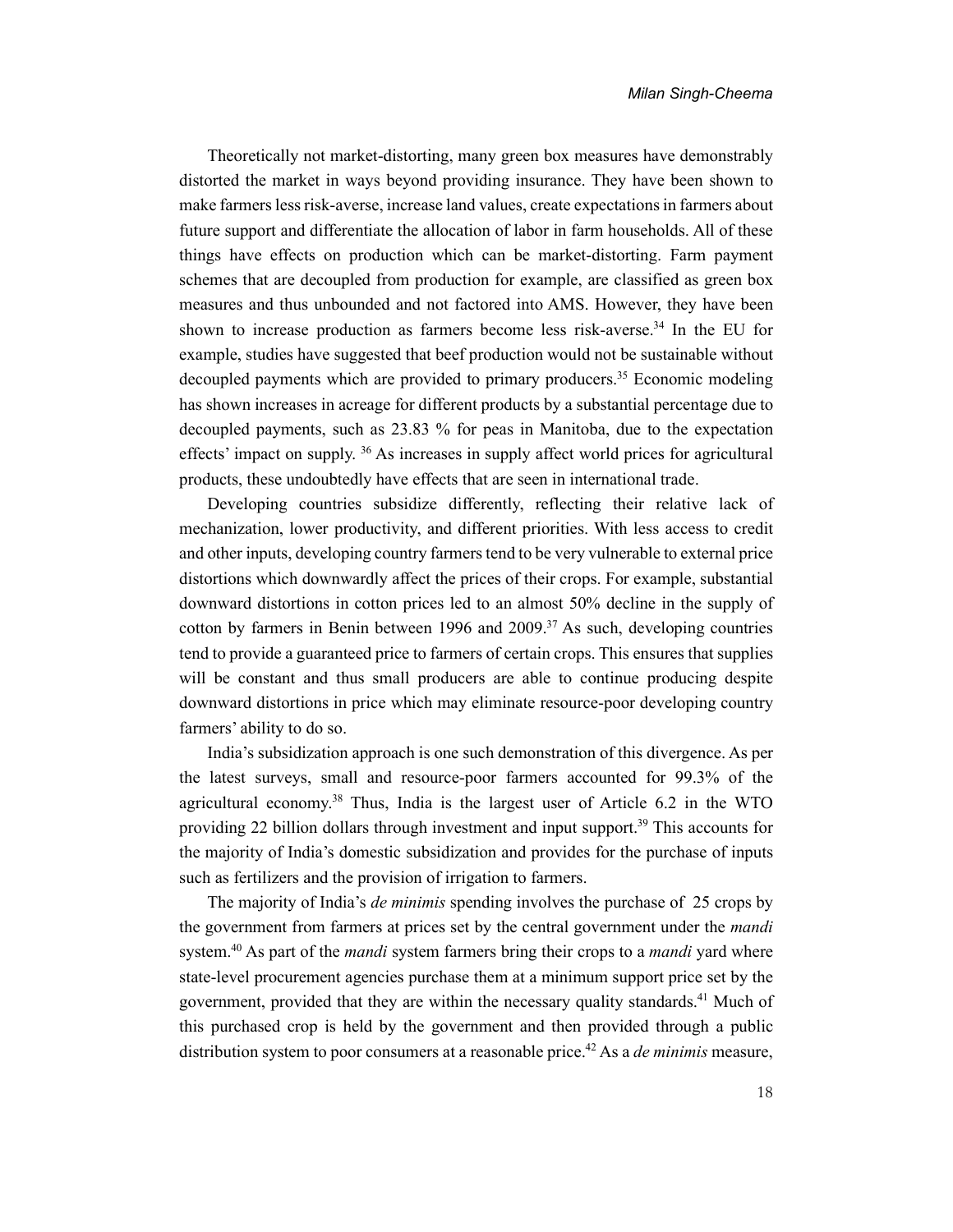this has been deemed to affect supply as it incentivizes the production of certain crops which benefit from these safeguards.<sup>[43](#page-15-18)</sup>

Many have pointed out that the contention that this classification is unfair to the WTO's developing members is vastly overstated. Developing countries do have considerable flexibility not accorded to their developed counterparts, particularly with regard to the subsidization of agricultural inputs.<sup>[44](#page-15-19)</sup> Subsidization of agricultural inputs is a type of subsidy that has been proven to cause considerable market distorting effects. Developing countries are allowed to use them under Article 6.2 while developed countries are not. [45](#page-15-20)

Furthermore, developing country subsidies under the *de minimis* label still have the potential to greatly affect the world price of given crops. As their crops are heavily subsidized, developing countries could potentially negatively impact international prices. One could point to the *mandi* system in India as an example. Crops are bought for public stockholding purposes by the government but there is little way of ensuring that these crops are not then exported as noted by the EU in 2018.[46](#page-15-21) Thus, trade distortions could potentially occur due to the export of highly subsidized agricultural products stemming from India's public procurement system.

While these arguments appear convincing, they lack rigor when held up to the realities of global trade and domestic production. The possibility of India selling its reserves of food into the international market reflects a fundamental misunderstanding of India's agricultural policy. As a developing country India faced severe food shortages on independence and was at a high risk of famine. Thus, the *National Food Security Act* was created in the 1960s to primarily ensure food security while also increasing self-sufficiency in the agricultural sector.<sup>[47](#page-15-22)</sup> Within the act there are a large number of stipulations about the amount of food the government must hold in order to safeguard against a potential famine. Given India's growing population and these legal requirements the possibility of India reaching a surplus to export was found to be extremely remote.<sup>[48](#page-15-23)</sup>

Furthermore, India's subsidization does not amount to actual support when held against global standards. India's minimum support price was well below global prices for rice in 2018.[49](#page-15-24) Yet, India still exceeded their product-specific AMS for rice that year by 1.6 %.[50](#page-15-25) This is because while nominal prices for goods have risen, the FERP has stayed the same. The Organization for Economic Cooperation and Development (OECD) found that Indian farmers have a negative net total support per farmer of 5 % (meaning that they are actually implicitly taxed and not subsidized). Yet, they are in breach of their WTO commitments.<sup>[51](#page-15-26)</sup> The United States has a net total support of plus five %. However, as this is the result of green box spending they are well within their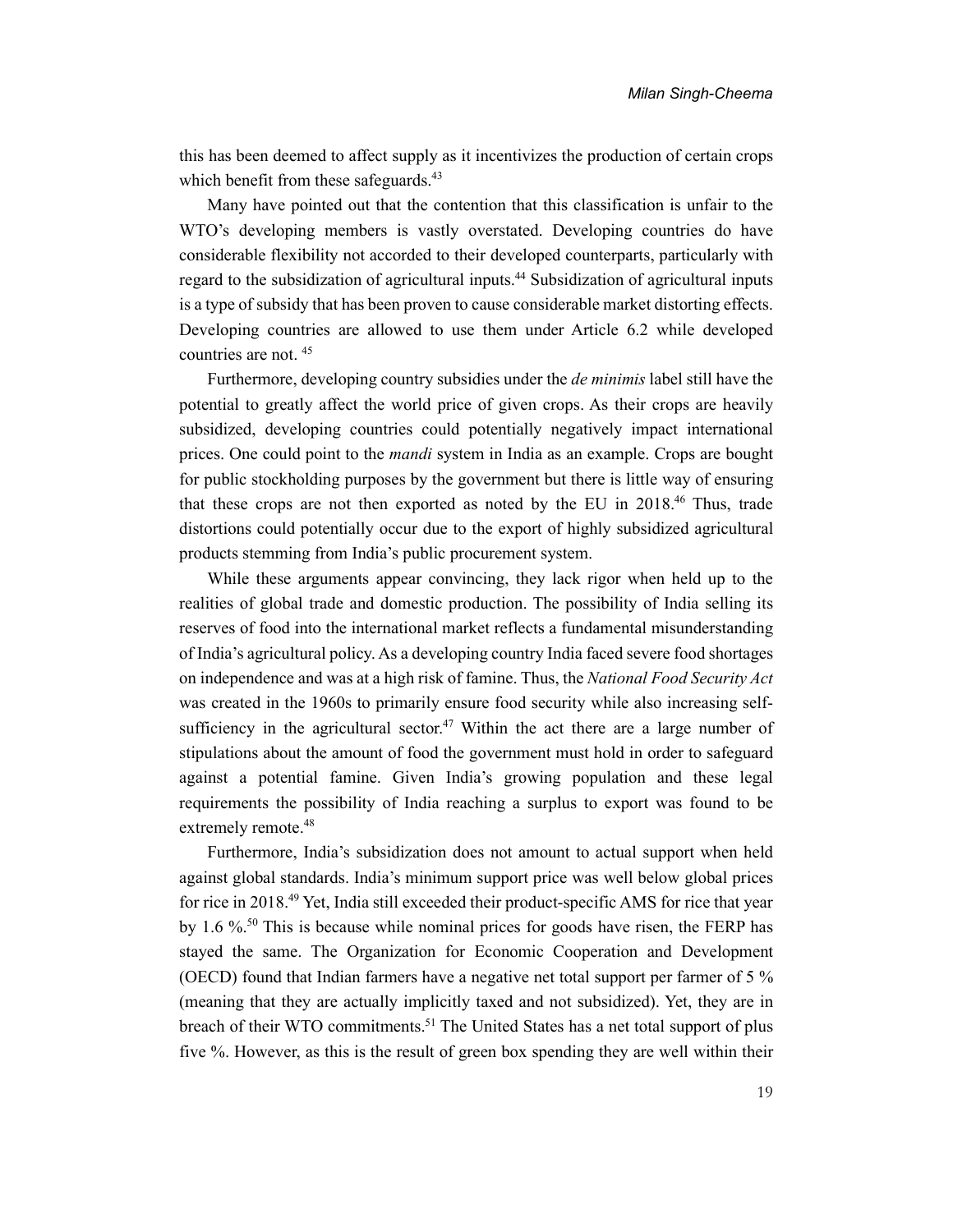bound AMS.[52](#page-15-27) The WTO's erroneous classifications penalize resource-poor farmers with little effect on the outside world due to their governments' food-security driven public procurement policies. On the other hand, wealthier farmers can produce cheaply and affect global commodity prices, while being indemnified against a variety of risks.

#### *The WTO's Dispute Settlement Body (DSB) and AMS*

Additional criticism has been levelled at the DSB's interpretation of the AMS, which is out of touch with the realities of developing countries. As discussed previously, many developing countries subsidize through minimum support pricing which is classified as an amber box or *de minimis* measure according to Article 6 of the AoA. Calculations on the extent that these measures contribute to AMS are crucial for many of the WTO's developing members. This metric was decided by the DSB in *DS161: Korea — Measures Affecting Imports of Fresh, Chilled and Frozen Beef* and *DS 511: China-Domestic Support for Agricultural Producers*. [53](#page-16-0)

In *Korea-Beef* the United States alleged that Korea was providing domestic support to its cattle producers in breach of its AMS commitments under the AoA.[54](#page-16-1) As the measures at issue were minimum pricing supports, the panel was tasked with interpreting paragraph 8 of Annex 3 of the AoA which stipulated how minimum price support (MPS) is supposed to be calculated (the gap between FERP and AAP multiplied by QEP).[55](#page-16-2) In making its determination, the panel decided that the quantity of eligible production was the quantity of production which was eligible to receive the MPS regardless of whether or not they actually did. In addition, the panel determined that Korea had erred by using an FERP that was not reflective of the world price between 1986 and 1987 but rather 1989 to 1991.[56](#page-16-3)As such, Korea was determined to have breached their AMS and WTO commitments.<sup>[57](#page-16-4)</sup>

In *China- Agricultural Producers* the WTO was once again faced with the same interpretive task, this time more than 20 years later.[58](#page-16-5) The United States alleged that China was unfairly subsidizing their indicia rice, japonica rice and corn producers. China's calculations for Indica rice relied on a weighted average of AAP. [59](#page-16-6) This weighted average reflected the amount paid by producers at different points of the season (as the MPS differed) and calculated based on a QEP, which then looked at the amount of rice actually purchased at each different interval. Thus, China was accounting for the actual uptake of its MPS as opposed to its overall eligible quantities. <sup>[60](#page-16-7)</sup> The panel squarely rejected this method of calculation once again defining QEP as the total amount eligible for MPS.

The panel's decision was grounded on assumptions of both the functioning of, and farmer reactions to MPS.[61](#page-16-8) For example, *Korea-Beef* noted that all farmers benefit from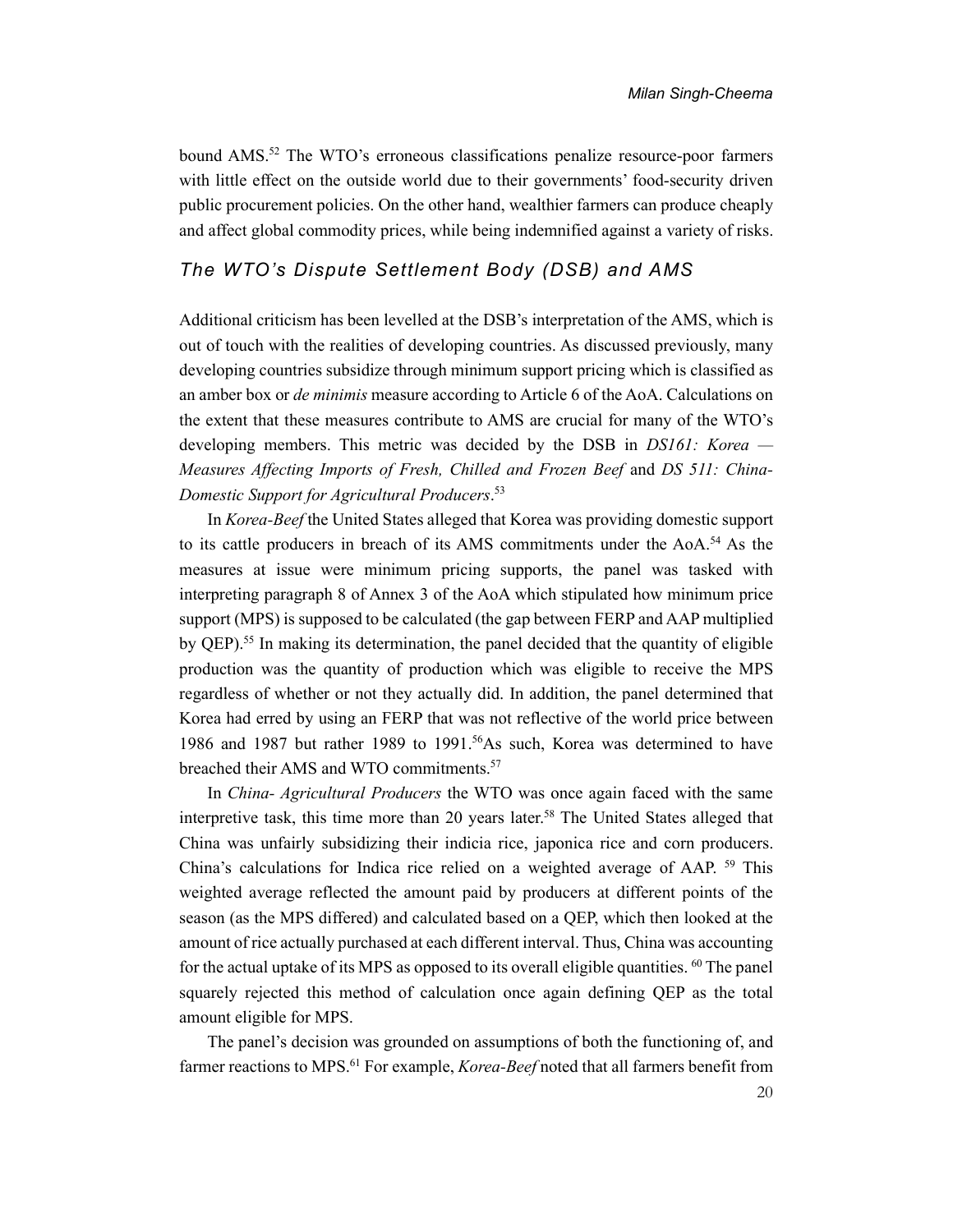such MPS pricing which causes a price distortion in the market. However, this is not always the case. Information asymmetries often make it such that primary producers are not aware of any government procurement or subsidization for their given crop. A study conducted in India found that only 32.2% of farmers who reported sales of paddy were aware of any minimum support price set by the government. Out of those farmers, only 13.5% actually sold their crop to a government procurement agency.<sup>[62](#page-16-9)</sup> Thus, only a small minority of farmers were utilizing subsidization which would be accounted for in AMS. These funds could be allocated elsewhere as part of India's *de minimis*  spending to develop its agricultural sector.

Some may argue that these decisions are the result of a careful judicial balancing act which reflects the WTO DSB's numerous constraints rather than any adverse prioritization of developing countries. Thus, such judgements are necessary as they are an indication of the WTO's impartial judiciary. One could point to the DSU's text-first approach when interpreting WTO treaties as evidence of this impartiality.[63](#page-16-10) WTO treaties were negotiated to maximize all parties' welfare and thus they must be interpreted according to what is *textually* relevant regardless of other considerations.<sup>[64](#page-16-11)</sup> In *China Agricultural Producers* for example, the interpretation of QEP was determined in accordance with the ordinary meaning of the term based on its interpretation in *Korea-Beef*.

This reasoning does not stand up to scrutiny when one examines just what the judicial decision-making powers of the WTO entail. WTO panel decisions and appellate bodies often make interpretive decisions based on the ordinary meanings of words. For example, in *US-Shrimps* the WTO accounted for member's own understanding of the word equilibrium when determining what its meaning was.<sup>[65](#page-16-12)</sup> The WTO has also in the past deferred to experts on manners concerning the environment and economics. As such, a panel decision based on policy factors is not in itself unheard of and could have been instituted in the case of domestic subsidization to account for actual (rather than perceived) distortions to international trade.

#### **IV. What Reforms are Currently Proposed and Are they Adequate?**

#### *The Doha Draft Proposal*

There are currently several proposed reforms to the AoA. Commencing in 2001, the Doha round of negotiations and subsequent draft proposal suggested several ways to mend the asymmetries in international agricultural trade flows.[66](#page-16-13) The Doha draft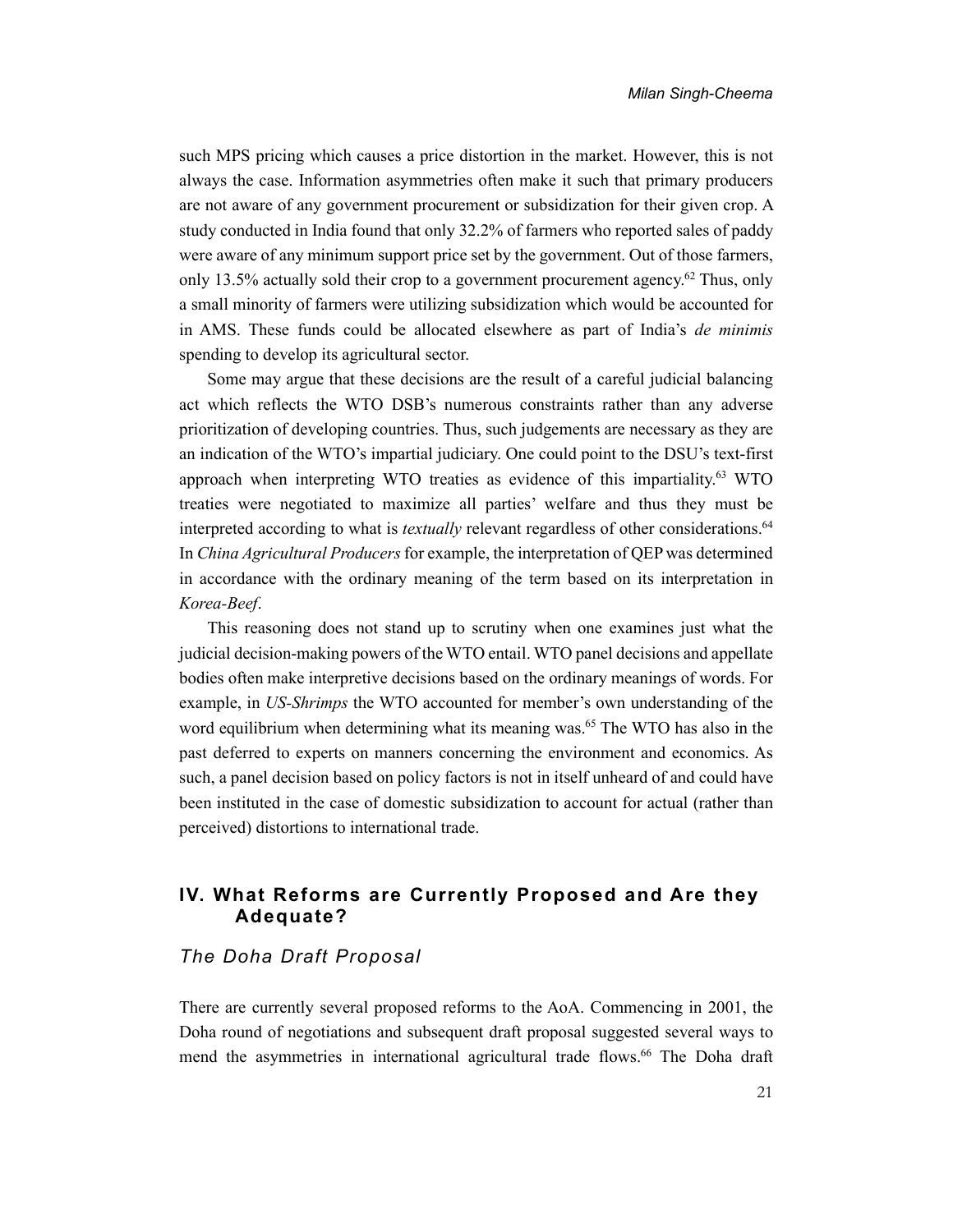proposal included a three-pronged approach to fixing domestic support. This included establishing a new constraint for bound AMS based on a new formula premised on overall trade distorting support (OTDS). OTDS would be based on adding the final bound AMS stated in a nation's schedule, product specific and non-product specific *de*  minimis spending in the base period and, the higher of average blue box payments or 5 % of the average total of agricultural production in the base period.[67](#page-16-14) Reduction commitments would be based on this new formula and most developing countries (including India and China) would be exempted from these commitments.<sup>[68](#page-16-15)</sup> Furthermore, traditional categories of support such as blue box payments would be cut or limited, and product specific limits would be added to both AMS and blue box spending.

While it was a step in the right direction, the Doha draft proposal still lacked the necessary corrective power to secure more equitable trade for the agricultural sector. The proposed OTDS reforms did not include any caps on green box measures utilized by developed countries (particularly the United States and EU). Furthermore, they did not propose any reclassification in the sphere of domestic support which would constrain the usage of trade distorting domestic support by developed countries.

Nevertheless, the Doha draft suggestions never came to fruition as negotiations stagnated for several years. Following the 2008 Geneva Round of negotiations, Carin Smaller of the Institute for Agriculture and Trade Policy noted that the impasse reflected an ideological divide between the belief that a free market would solve everything and that sometimes protections were necessary to protect domestic farmers.[69](#page-16-16) Furthermore, it has been noted that a lack of political will effectively stymied the ability for these negotiations to proceed. While slashing subsidies may be necessary to truly liberalize international trade, the institution of such reforms would greatly affect one's electability and thus make it an undesirable political move. Ultimately, the United States rejected the Doha draft proposal stating that it did not reflect the current state of play due to large economic gains made by developing countries such as India and China.[70](#page-16-17) Thus, the contours of negotiation have drastically changed.

#### *Multilateral Joint Submissions*

In lieu of the Doha draft proposals, countries have created several different joint submissions which suggest how the problems with AMS could be solved. India and China have suggested a complete elimination of domestic AMS entitlement for developed countries starting with a phasing out of product-specific AMS support.<sup>[71](#page-16-18)</sup> This is far out of touch with reality. Product-specific support for product's like dairy products and milk are still a large part of developed country spending and are politically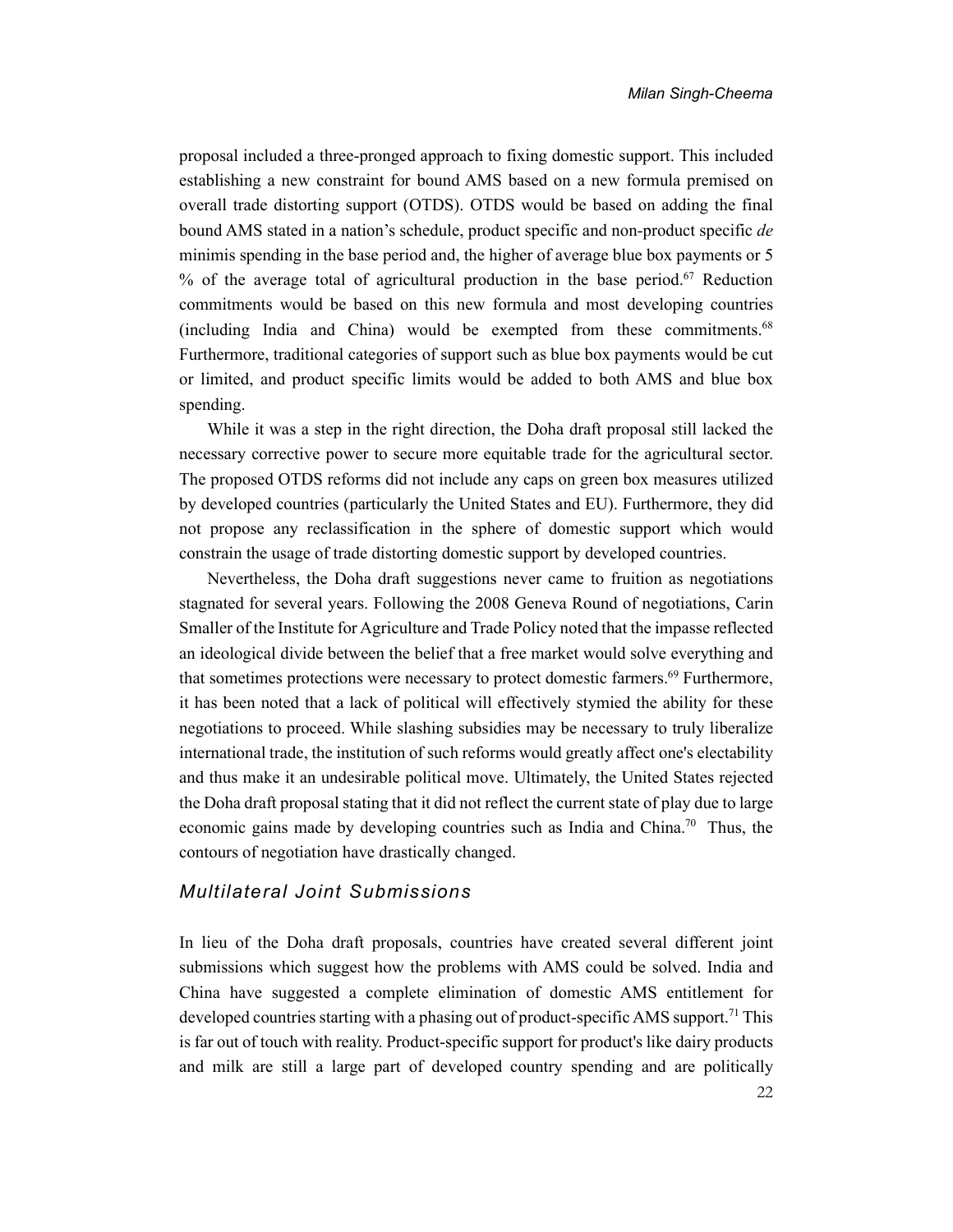contentious issues domestically.[72](#page-16-19) Thus, politically this reform would likely prove unpalatable within the United States and EU. Similarly, Australia and New Zealand submitted a joint proposal that noted the massive rise in amber box and *de minimis*  spending from 2001 onwards.[73](#page-16-20) The proposal noted that trade-distorting support entitlement must be capped and reduced and that a reclassification must take place to include the trade-distorting effects of uncapped spending.[74](#page-16-21) While helpful in progressing negotiations, the proposal added little substance in terms of methodologies on how to do so and thus lacked the rigor needed to create a workable solution to the AMS's inadequacies.

Brazil, the EU, Colombia, Peru and Uruguay circulated a joint submission which suggested limiting OTDS based on a single percentage of a nations' total value of agricultural production (based on average value of production for the three most recent years).<sup>[75](#page-16-22)</sup> The joint submission posited two alternate methods to do so. The first, would grant developing members an additional two percent flexibility to subsidize their agricultural sector with the base year being 2018 for developed nations and 2022 for developing ones (not including least developed nations). [76](#page-16-23) The alternate proposal suggested that both developing and developed members have the same OTDS percentage, however developing nations' base years would be undetermined (and presumably later) than that of developed nations which would be 2018.[77](#page-16-24) The proposal also suggested exempting food stockholding programs in developing countries from contributing to the OTDS.

This proposal represents a marked step in the right direction. By basing OTDS on more recent statistics, the proposal would eliminate the uptick in amber box and *de minimis* support caused by the outdated FERP statistics. Furthermore, it would allow public stockholding programs such as India's MSP to continue unfettered. However once again, there is no mention of green and blue box measures which would continue unencumbered.

Benin, on behalf of the African Group, also circulated a joint proposal. Similar to that of the EU and their Latin American peers, the proposal suggested capping agricultural production with the same methodology.<sup>[78](#page-16-25)</sup> This proposal goes much further however. The proposal suggests that blue box support should be phased out on a notified end date upon which any continuation of blue box support would count towards OTDS.[79](#page-16-26) Unlike the previous proposals, this joint submission includes reforms to the green box. It notes that green box supports must be evaluated to ensure that they are non-trade distorting. However, a methodology to do so is not laid out. Despite contouring necessary changes, the proposal requires further development to ensure viability.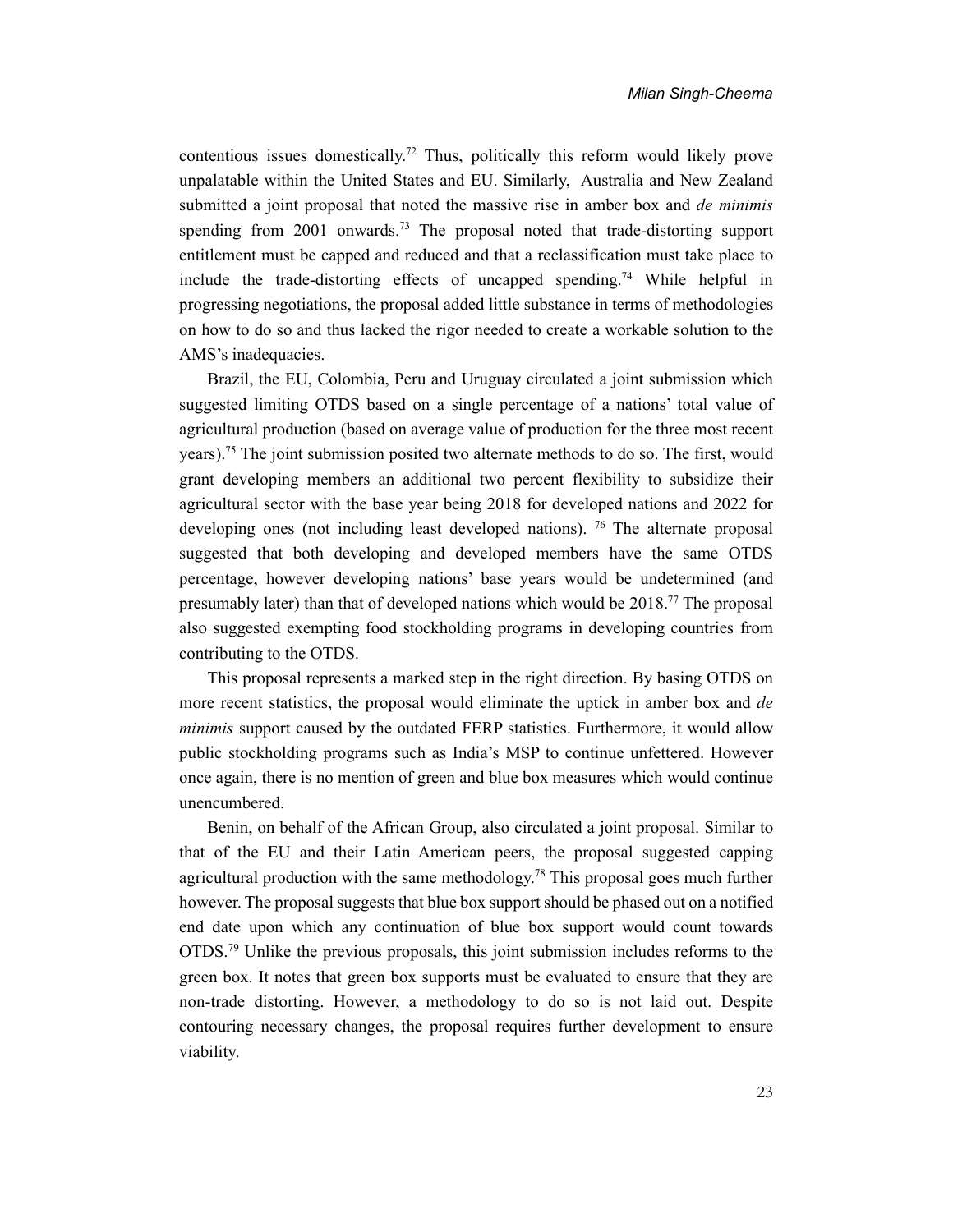While not directly related to AMS, an additional issue to note is the classification of 'developed' and 'developing' and thus the idea of "special and differential treatment" (SDT).[80](#page-17-0) Developed countries such as the United States have argued in several proposals that SDT classifications unfairly advantage developing nations who get the equivalent of a free ride.<sup>[81](#page-17-1)</sup> While this is salient to any solution regarding the AoA, it is an important topic which merits an exploration its own and thus cannot be covered in this paper.

#### **V. What Reforms to the AoA's Treatment of Domestic Support Should Occur?**

As the failure of the Doha round of negotiations was largely political, any solution to the AoA which would even out existing asymmetries must be framed in a careful manner. Any solution must reflect the plethora of viewpoints tabled and would represent a compromise despite the issues discussed in Section III. Thus, a wholesale reclassification of all green box subsidization, or a complete elimination of developed country amber box and *de minimis* spending as China and India suggested may prove untenable.

I propose reforming the AMS within its existing framework. While the adoption of OTDS is tempting, terminology is important and a complete overhaul to domestic support classification which also changes its terminology may appear more radical then it is in actuality. Thus, I propose two reforms which could help even out asymmetries in subsidization and could potentially prove politically viable.

#### *Reforming FERP*

One of the easiest changes that could be made to the AoA's domestic subsidization regime would be reforming FERP to reflect changes in world markets. This would allow for a more accurate reading of trade distortions and prevent countries from going over their *de minimis*/amber box allowance due to inflation in market prices for agricultural products. This reform was suggested in nearly every joint submission regarding domestic subsidization, thus it is clear a political consensus around this point exists within the WTO. Changes could be made in accordance with the joint submissions, by taking the average of the last three year's market prices and updating reference prices accordingly. However, countries with AMS values that are bound in numerical terms as opposed to *de minimis* percentages may object to such a change, thus some sort of a compromise must be reached. This could include converting bound AMS to the *de minimis* percentages agreed upon in accordance with the existing percentages or a different change as determined by member states.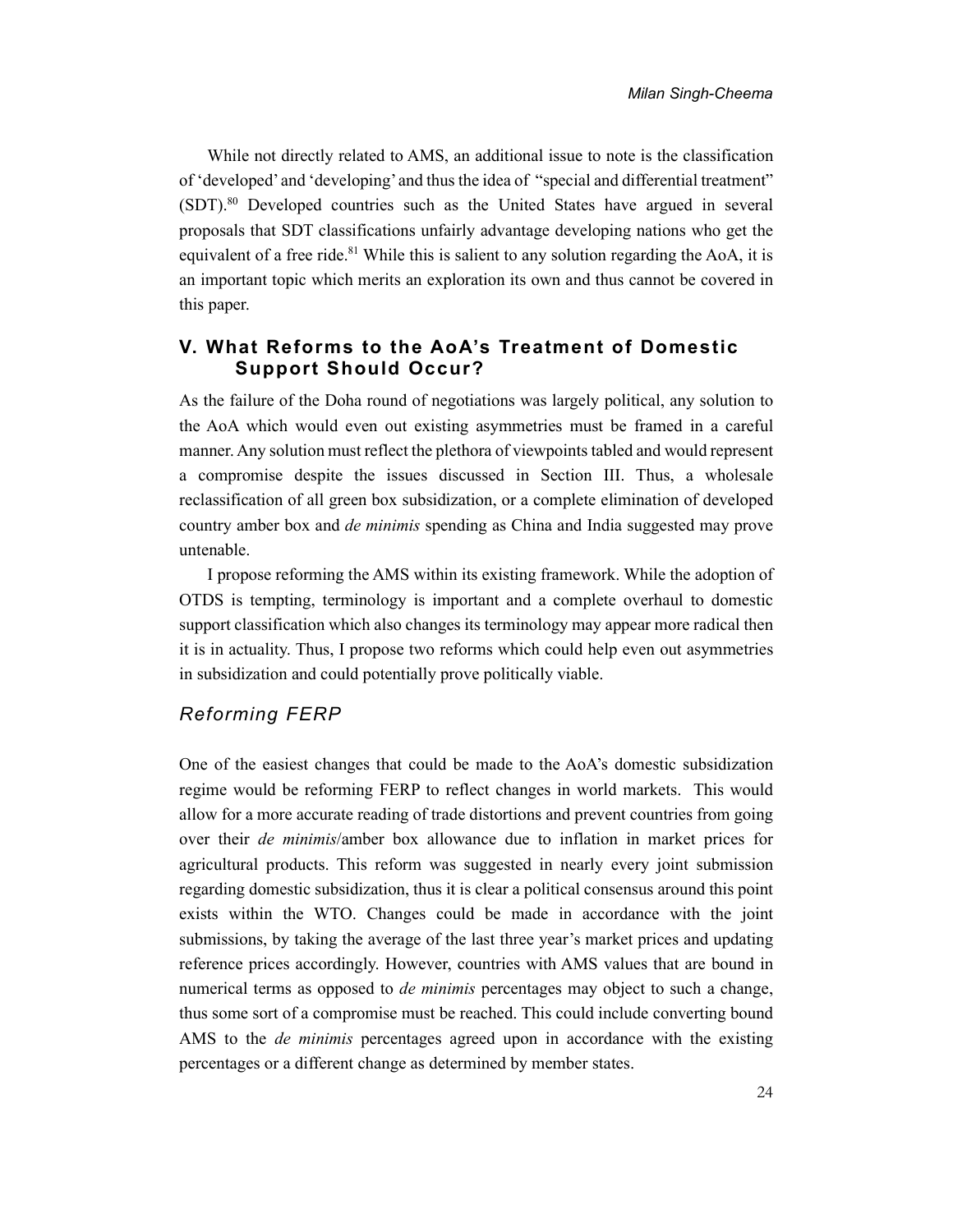#### *Reforming the QEP*

Reforming the QEP to account for the actual take up of subsidies as opposed to quantity eligible for them, is one change which appears minor and could be easily instituted. Working within the existing *de minimis/*amber box framework this QEP would allow developing nations that suffer from poor awareness of subsidization to utilize their precious AMS allowances elsewhere in the agricultural sector, thus somewhat ironing out asymmetries created by AMS in its current formulation. A new QEP could be accomplished in two different ways which would allow some equalization in favour of developing nations.

The first way such a reform could occur is by using this reformed QEP for all agricultural production in both developed and developing nations. This would allow developed countries to benefit from the reforms as well, making it more acceptable to strong United States and EU agribusiness lobbies. While this may appear counterintuitive, the benefits in developing countries should in theory exceed those in developed nations where access to information is greater, farming is more consolidated, and thus subsidy take-up percentages are much higher. Should developing nations find this proposal unacceptable it could be accompanied by an additional concession made by developed nations to reflect any gains made by this updated QEP.

This change would not come without its practical counter-arguments however. As noted prior *expectation effects* due to subsidy eligibility can cause trade-distorting effects. Thus, increases in land rents due to subsidization could be used as evidence that such a QEP would allow for much greater trade distortion than prior. However, the premise of this argument does not hold-up to scrutiny when one considers the underlying cause of AMS wastage; a lack of information about subsidies. Theoretically, if subsidies are underutilized due to lack of awareness, the corresponding expectation effects and thus trade-distortion would also be negated by the same unawareness causing their underutilization. While this is a compelling argument, more information is needed in order to conclusively understand the effects that such changes would have on expectation effects and trade-distortion.

#### *Legal Counterargument*

An additional issue that could be faced by both proposals is the fact that they would necessitate overturning existing WTO jurisprudence. Detractors could argue that WTO jurisprudence reflects its member states' collective will and should thus not be interfered with. Nevertheless, I believe such an argument is fundamentally flawed. It has been noted by several experts that DSB calculations are not inherently neutral. They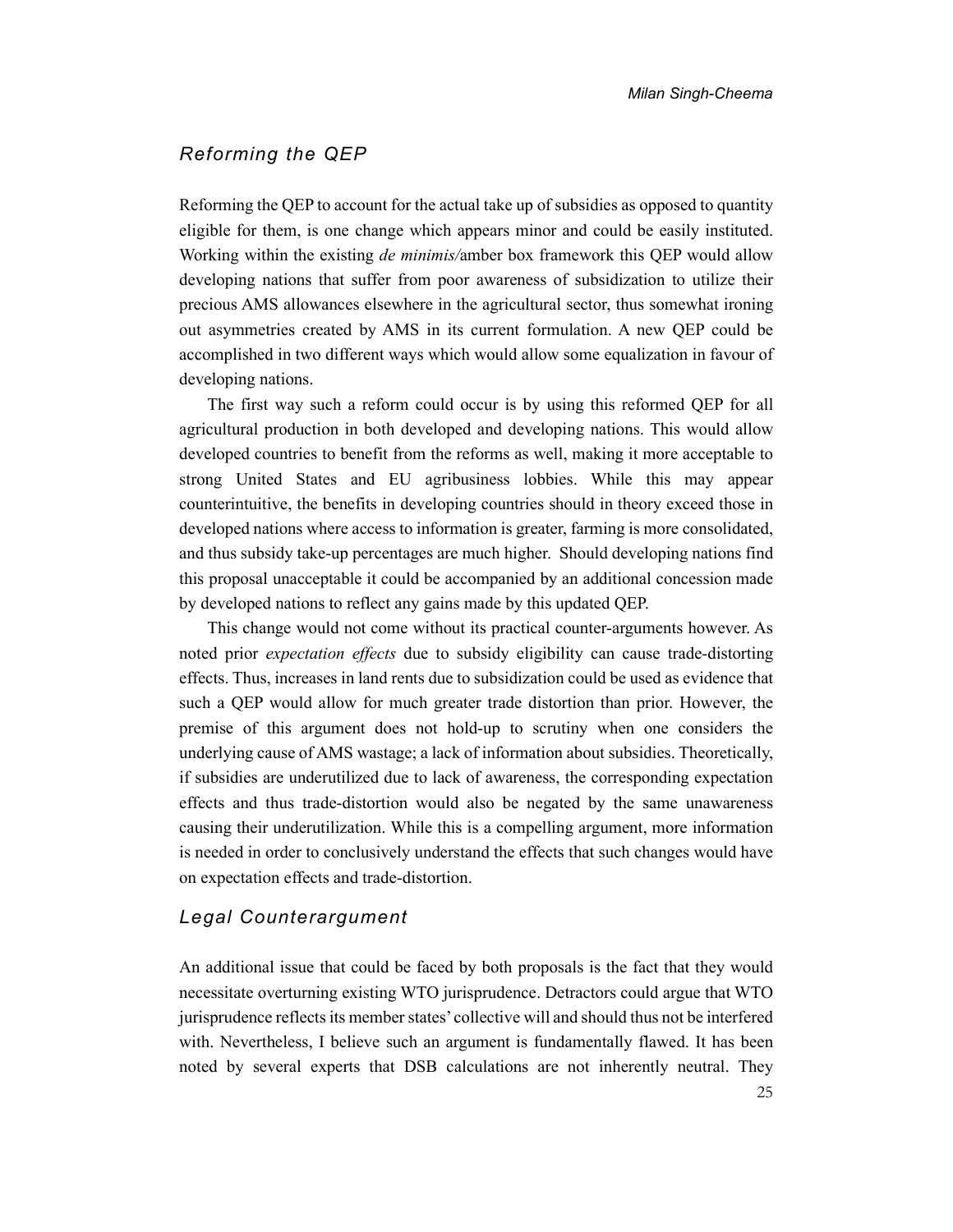represent the legal capacity of different member states, and their ability to raise various issues.[82](#page-17-2) The fact that no LDC has launched a dispute with the DSB would seem to suggest that the WTO's richer members have also shaped the contours of its jurisprudence.<sup>[83](#page-17-3)</sup> Such situations are commonplace in common law systems where reforms must often come from legislatures as opposed to judge-made rulings. While it is an international organization, the WTO is no different in this respect.

#### **VI. Conclusion**

I have argued that the AoA's approach to domestic subsidization is fundamentally flawed due to its inequitable effects on developing countries. This is primarily due to the methodology and outdated statistical references used to calculate countries' AMS. I have found that this calculation must be updated in a manner that reflects WTO negotiations' inherently political nature. Despite the sweeping changes required for green box calculations, smaller changes to amber box and *de minimis* calculations are likely a better starting place. The first reform could be updating the reference prices used for AMS calculations. This would allow countries' AMS to more accurately reflect the pressures on world commodity prices that they cause and which the AoA was attempting to prevent. The next such change would be a reform to QEP to account for AMS wastage caused by poor informational awareness. This would allow countries to reallocate their precious AMS allowance elsewhere. Nevertheless, recent failures of the WTO evidenced by the breakdown of the Doha round of negotiations means these proposals will face difficulty in attaining credence, despite their potential political palatability. Even if proposed through multilateral joint submissions, the lack of a venue for negotiations on this subject means that the consensus and contouring required for their actual proposal and implementation remains out of sight at this time. Thus the status quo will likely continue, and resource-poor developing country farmers will likely continue to bear the brunt of decades-old policies.

#### **Endnotes**

<span id="page-13-0"></span><sup>1</sup>Shreya Sinha, "In Punjab, the Centrality of the Mandi System." (18 December 2020) online: *Hindustan Times* [<www.hindustantimes.com/analysis/in-punjab-the-centrality-of-the-mandi](http://www.hindustantimes.com/analysis/in-punjab-the-centrality-of-the-mandi-system/story-V1QIJJuShlfDIRiaE7ukQJ.html)[system/story-V1QIJJuShlfDIRiaE7ukQJ.html>](http://www.hindustantimes.com/analysis/in-punjab-the-centrality-of-the-mandi-system/story-V1QIJJuShlfDIRiaE7ukQJ.html).

<span id="page-13-1"></span> $2$  Ibid.

<span id="page-13-2"></span><sup>3</sup>United States, *United States Department of Agriculture, United States Issues WTO Counter Notification Concerning India's Market Price Support for Various Pulses*, (Washington: USADA, 15 Feb. 2019) < [www.fas.usda.gov/newsroom/united-states-issues-wto-counter](http://www.fas.usda.gov/newsroom/united-states-issues-wto-counter-notification-concerning-india-s-market-price-support)[notification-concerning-india-s-market-price-support>](http://www.fas.usda.gov/newsroom/united-states-issues-wto-counter-notification-concerning-india-s-market-price-support).

<span id="page-13-3"></span><sup>4</sup> WTO, "Elimination of AMS Beyond De Minimis to Reduce Distortions in Global Agricultural Trade—Some Incremental Steps," Submission by China and India, JOB/AG/137, June 23, 2018.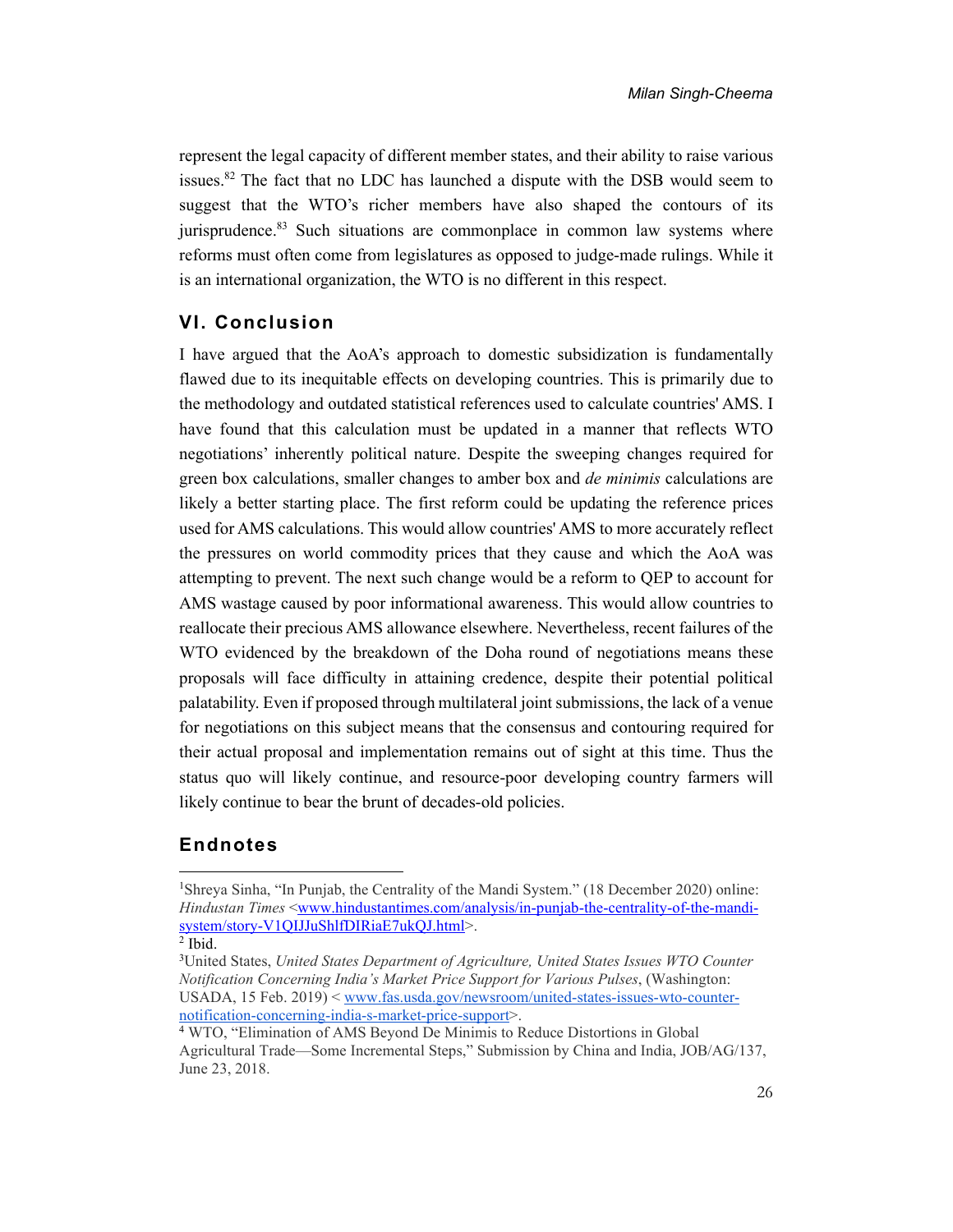<span id="page-14-0"></span>5 "Domestic support in agriculture: The boxes" (April 24, 2021) online: *World Trade Organization* 

[<https://www.wto.org/english/tratop\\_e/agric\\_e/agboxes\\_e.ht>](https://www.wto.org/english/tratop_e/agric_e/agboxes_e.ht).

<span id="page-14-1"></span><sup>6</sup> *Agreement on Agriculture*, 15 April 1994, LT/UR/A-1A/2 (entered into force January 1, 1995).

<span id="page-14-2"></span>7 Ibid, Annex 2.

<span id="page-14-3"></span>8 Ibid, Annex 2.

<span id="page-14-4"></span>9 For example, government financial participation in income insurance and safety net programs outlined in paragraph 7 must; (a) be determined by an income loss taking into account only income derived from that which exceeds 30 percent of average gross income in the prescribed period (b) compensate less than 70 percent of income loss (c) relate solely to income and not type or volume of producing and (d) must cover less than 100 percent of loss if payments are given

<span id="page-14-5"></span><sup>10</sup> *Agreement on Agriculture*, 15 April 1994, LT/UR/A-1A/2 (entered into force January 1, 1995).

<span id="page-14-6"></span><sup>11</sup> Zhao Yumin, et al, "Green Box Support Measures Under the WTO Agreement on Agriculture and Chinese Agricultural Sustainable Development – Summary" (2003) online: *International Institute for Sustainable Development*

[,www.iisd.org/system/files/publications/tkn\\_greenbox\\_china.pdf.](http://www.iisd.org/system/files/publications/tkn_greenbox_china.pdf).

<span id="page-14-7"></span><sup>12</sup> *Agreement on Agriculture*, 15 April 1994, LT/UR/A-1A/2 (entered into force January 1, 1995): Article 6.2.

<span id="page-14-8"></span><sup>13</sup> "WTO Committee on Agriculture: What To Look For When Reviewing Notifications." online: *Cairns Group* <,www.cairnsgroup.org/sites/default/files/Cairns Group Paper - What to look for when reviewing notifications.pdf>.

<span id="page-14-9"></span><sup>14</sup> "Domestic support in agriculture: The boxes" (April 24, 2021) online: *World Trade Organization* 

[<https://www.wto.org/english/tratop\\_e/agric\\_e/agboxes\\_e.ht>](https://www.wto.org/english/tratop_e/agric_e/agboxes_e.ht).

<span id="page-14-10"></span><sup>15</sup> *Agreement on Agriculture*, 15 April 1994, LT/UR/A-1A/2 (entered into force January 1, 1995): Article 6.2.

<span id="page-14-11"></span><sup>16</sup> Joseph W. Glauber et al, "What National Farm Policy Trends Could Mean for Efforts to Update WTO Rules on Domestic Support." International Institute for Sustainable

Development, Apr. 2020: < [www.iisd.org/system/files/2020-08/farm-policy-trends-en.pdf>](http://www.iisd.org/system/files/2020-08/farm-policy-trends-en.pdf).  $17$  Ibid.

<span id="page-14-13"></span><span id="page-14-12"></span><sup>18</sup> Agreement on Agriculture, 15 April 1994, LT/UR/A-1A/2 (entered into force January 1, 1995): Annex 3.

<span id="page-14-14"></span><sup>19</sup> *Agreement on Agriculture*, 15 April 1994, LT/UR/A-1A/2 (entered into force January 1, 1995): Annex 3.

<span id="page-14-15"></span><sup>20</sup>Kritika Suneja. "India Favours 'Support-per-Farmer' Rule at WTO Farm Subsidy Negotiations." *The Economic Times* online:

<economictimes.indiatimes.com/news/economy/agriculture/india-favours-support-per-farmerrule-at-wto-farm-subsidy-negotiations/articleshow/79215306.cms.>

<span id="page-14-16"></span><sup>21</sup> Timothy Josling. World Economic Forum,, "Rethinking the Rules for Agricultural Subsidies" (January 2015) online: <e15initiative.org/wp-content/uploads/2015/09/E15- Subsidies-Josling-Final.pdf .>

<span id="page-14-17"></span><sup>22</sup>United States, *National Agricultural Statistics Service*, *Farms and Land in Farms 2019 Summary,* (Washington: USADA, Feb. 2020)

[<www.nass.usda.gov/Publications/Todays\\_Reports/reports/fnlo0220.pdf>](http://www.nass.usda.gov/Publications/Todays_Reports/reports/fnlo0220.pdf).

<span id="page-14-18"></span><sup>23</sup>Rukmini S. "Does It Pay to Be a Farmer in India?" (23 Sept. 2017) *The Hindu* online: [<www.thehindu.com/data/does-it-pay-to-be-a-farmer-in-india/article10895031.ece>](http://www.thehindu.com/data/does-it-pay-to-be-a-farmer-in-india/article10895031.ece).

<span id="page-14-19"></span><sup>24</sup> SR Swain. "Trade Externalities of Agricultural Subsidies and World Trade Organization." *American Journal of Economics and Business Administration*, vol. 1, no. 3, 2009, p. 226., doi:10.3844/ajebasp.2009.225.231.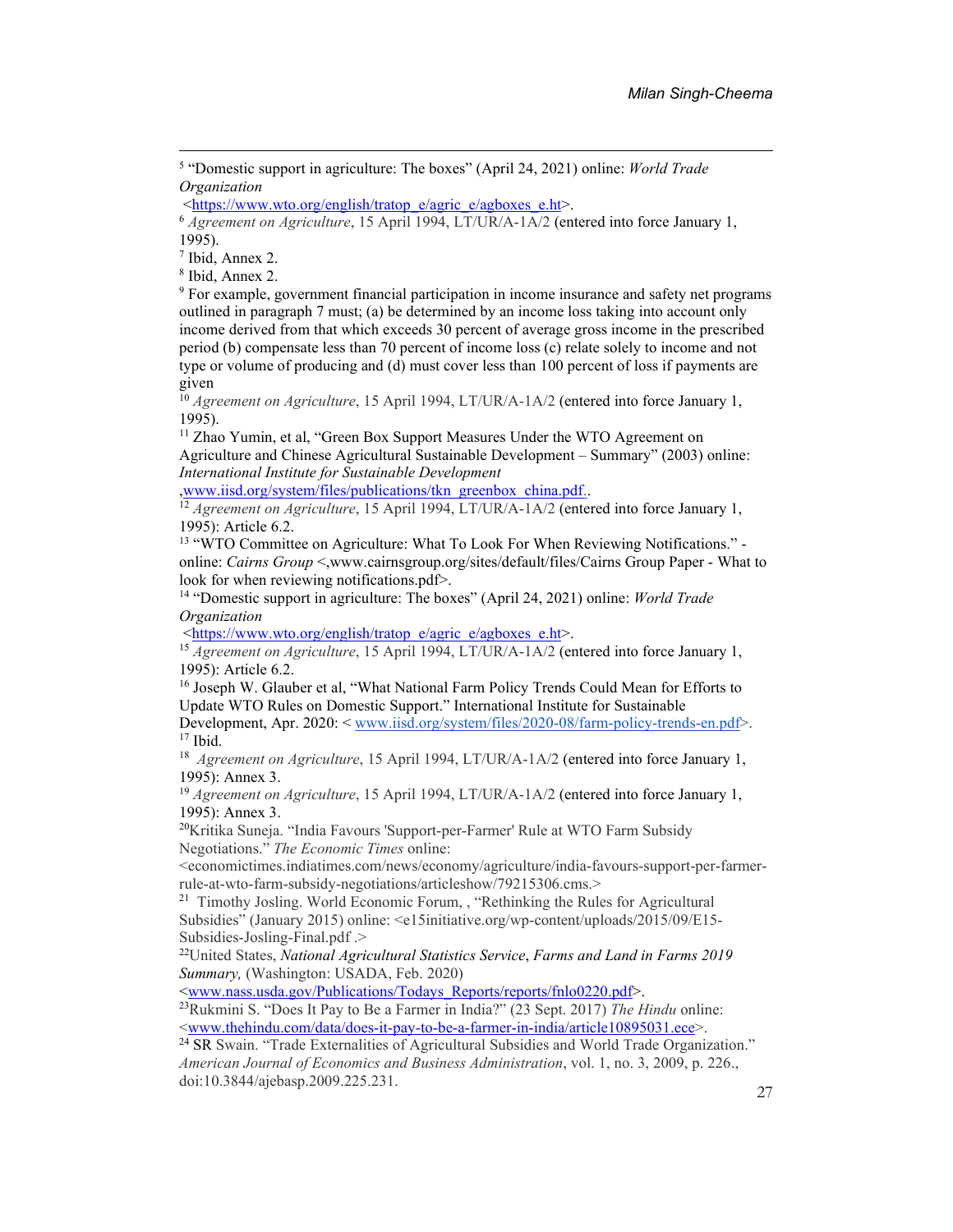<span id="page-15-0"></span><sup>25</sup> Roman Keeney. "The End of the Direct Payment Era in U.S. Farm Policy" : *Purdue University*, EC-774-W at 2-3.

<span id="page-15-1"></span><sup>26</sup> Ibid.

<span id="page-15-2"></span> $27$ Ibid.

<span id="page-15-3"></span><sup>28</sup> Vincent Smith and Joseph Glauber. "Agricultural Insurance in Developed Countries: Where Have We Been and Where Are We Going?" (2012): Applied Economic Perspectives and Policy. 34. 10.1093/aepp/pps029.: at 9-10.

<span id="page-15-4"></span> $29$  Ibid.

<span id="page-15-5"></span><sup>30</sup> Ibid at 20-21.

<span id="page-15-6"></span> $31$  Ibid.

<span id="page-15-7"></span><sup>32</sup> Rashmi Banga. "Do Green Box Subsidies Distort Agricultural Production and International Trade?", (1 November 2014): Commonwealth Trade Hot Topics, No. 114, Commonwealth Secretariat, London, [<https://doi.org/10.14217/5jxswbjhkszx-en>](https://doi.org/10.14217/5jxswbjhkszx-en) at 2-4. <sup>33</sup> Ibid.

<span id="page-15-9"></span><span id="page-15-8"></span><sup>34</sup>Al Mussel et al. "Trade Study" (2017), online: *Canadian AgriFood Policy Institute Trade:*, [https://capi-icpa.ca/wp-content/uploads/2019/09/2017-05-02-CAPI-Subsidies-Trade-Study-](https://capi-icpa.ca/wp-content/uploads/2019/09/2017-05-02-CAPI-Subsidies-Trade-Study-Full-Report.pdf)[Full-Report.pdf>](https://capi-icpa.ca/wp-content/uploads/2019/09/2017-05-02-CAPI-Subsidies-Trade-Study-Full-Report.pdf)

<span id="page-15-10"></span><sup>35</sup>Ibid: 164.

<span id="page-15-11"></span><sup>36</sup>Samira Bakshi and William A. Kerr. University of Saskatchewan "Is there Supply Distortion In the Green Box?: An Acreage Based Approach" (May 2009) CATPRN Working Paper 2009- 04.

<span id="page-15-12"></span><sup>37</sup> Didier Yélognissè Alia et al, "Heterogeneous Welfare Effect of Cotton Pricing on Households in Benin." *African Development Review*, vol. 29, no. 2, 2017, pp. 108., doi:10.1111/1467-8268.12244.

<span id="page-15-13"></span><sup>38</sup> OECD/ICRIER (2018), *Agricultural Policies in India*, OECD Food and Agricultural Reviews, OECD Publishing, Paris, [https://doi.org/10.1787/9789264302334-en.](https://doi.org/10.1787/9789264302334-en)  <sup>39</sup> Ibid.

<span id="page-15-15"></span><span id="page-15-14"></span><sup>40</sup> Ibid.

<span id="page-15-16"></span><sup>41</sup>"In Punjab, the Centrality of the Mandi System." *Hindustan Times*, 18 Dec. 2020, [<www.hindustantimes.com/analysis/in-punjab-the-centrality-of-the-mandi-system/story-](http://www.hindustantimes.com/analysis/in-punjab-the-centrality-of-the-mandi-system/story-V1QIJJuShlfDIRiaE7ukQJ.html)[V1QIJJuShlfDIRiaE7ukQJ.html>](http://www.hindustantimes.com/analysis/in-punjab-the-centrality-of-the-mandi-system/story-V1QIJJuShlfDIRiaE7ukQJ.html).

<span id="page-15-17"></span><sup>42</sup> D. P. K. Pillay and T. K. Manoj Kumar (2018) Food Security in India: Evolution, Efforts and Problems, Strategic Analysis, 42:6, 595-611, DOI: [10.1080/09700161.2018.1560916](https://doi.org/10.1080/09700161.2018.1560916)   $43$  Ibid.

<span id="page-15-19"></span><span id="page-15-18"></span><sup>44</sup>Alan Matthews, "Prospects for Progress on the WTO Agricultural Agenda: CAP Reform." (12 Apr. 2021), online:, <capreform.eu/prospects-for-progress-on-the-wto-agriculturalagenda>.

<span id="page-15-20"></span> $45$  Ibid.

<span id="page-15-21"></span><sup>46</sup>"US, EU, Canada Question India's Agriculture Support Practices at WTO." (2 Oct. 2020), online: *Business Today* [<www.businesstoday.in/sectors/agriculture/us-eu-canada-question](http://www.businesstoday.in/sectors/agriculture/us-eu-canada-question-india-agriculture-support-practices-at-wto/story/417599.html)[india-agriculture-support-practices-at-wto/story/417599.html>](http://www.businesstoday.in/sectors/agriculture/us-eu-canada-question-india-agriculture-support-practices-at-wto/story/417599.html)

<span id="page-15-22"></span><sup>47</sup> Rashmi Banga, (2015). Public stock holding of food in India: Can it distort international trade?. 10.13140/RG.2.1.3427.0885.

<span id="page-15-23"></span> $48$ Ibid.

<span id="page-15-24"></span>49 Kritika Suneja. "India Invokes Peace Clause Again as Rice Subsidies Exceed 10% Cap." (April 2021), online: *The Economic Times*

<economictimes.indiatimes.com/news/economy/policy/india-invokes-peace-clause-again-asrice-subsidies-exceed-10-cap/articleshow/82136756.cms.>

<span id="page-15-25"></span><sup>50</sup> Ibid.

<span id="page-15-27"></span><span id="page-15-26"></span><sup>51</sup>OECD 2020, *Measuring Distortions in International Markets: the Agricultural Sector*. 52 Ibid.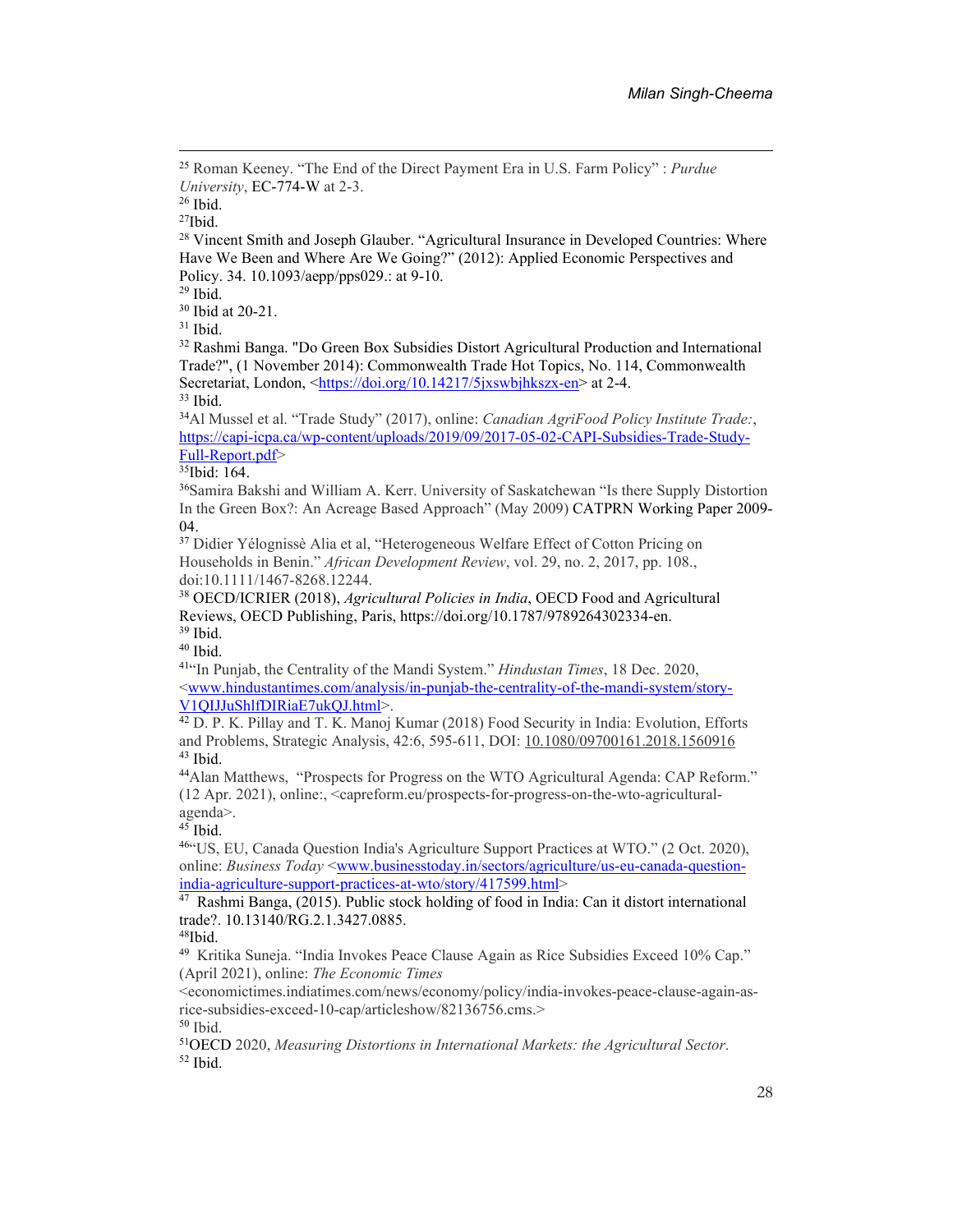<span id="page-16-2"></span><sup>55</sup>Ibid.

<span id="page-16-3"></span><sup>56</sup> Ibid.

<span id="page-16-4"></span><sup>57</sup>Ibid.

<span id="page-16-5"></span><sup>58</sup>Ibid.

<span id="page-16-6"></span><sup>59</sup>Panel Report, China – Domestic Support for Agricultural Producers, WT/DS511/R  $60$ Ibid.

<span id="page-16-8"></span><span id="page-16-7"></span><sup>61</sup> Nedumpara, James. (2019). Trade Disputes and the Agriculture Policies in the Developing World: Time to Clawback the Development Space under the WTO. 14. 343-351: 350 <sup>62</sup> OECD/ICRIER (2018), *Agricultural Policies in India*, OECD Food and Agricultural Reviews, OECD Publishing, Paris, [https://doi.org/10.1787/9789264302334-en.](https://doi.org/10.1787/9789264302334-en) 

<span id="page-16-10"></span><span id="page-16-9"></span><sup>63</sup> Shaffer, Gregory. "Interpretation and Institutional Choice at the WTO." Virginia Journal of International Law, vol. 52, no. 1, 2011, pp. 114–115. University of Minnesota Law School , <sup>64</sup> Ibid; 115.

<span id="page-16-13"></span><sup>66</sup> Patnaik, Jagadish K., and Jagdish K. Patnaik. "THE DOHA ROUND OF WORLD TRADE NEGOTIATIONS : A PREVIEW AND PERSPECTIVE (A Developing Country Analysis)." *The Indian Journal of Political Science*, vol. 68, no. 3, 2007, pp. 547–560. *JSTOR*, www.jstor.org/stable/41856354. Accessed 22 Apr. 2021.

<span id="page-16-14"></span><sup>67</sup> Musselli, Irene. "Farm Support and Trade Rules: Towards a New Paradigm ." *Policy Issues in International Trade and Commodities Research Study Series* , vol. 74, 2016, pp. 2–3., <unctad.org/system/files/official-document/itcdtab76\_en.pdf>. <sup>68</sup>Ibid

<span id="page-16-16"></span><span id="page-16-15"></span><sup>69</sup> "Bridges Weekly Trade News Digest." (7 Aug. 2008), online: *International Centre For Trade and Sustainable Development* 

<span id="page-16-17"></span>[<https://ictsd.iisd.org/sites/default/files/review/bridgesweekly/bridgesweekly12-27.pdf>](https://ictsd.iisd.org/sites/default/files/review/bridgesweekly/bridgesweekly12-27.pdf)2 <sup>70</sup>United States, *United States Congress*, World Trade Organization Negotiations: the Doha Development Agenda, (Washington DC: December, 12,2011) at 6.

<span id="page-16-18"></span><sup>71</sup> WTO, "Elimination of AMS Beyond De Minimis to Reduce Distortions in Global Agricultural Trade—Some Incremental Steps," Submission by China and India, JOB/AG/137, June 23, 2018.

<span id="page-16-19"></span><sup>72</sup> "What National Farm Policy Trends Could Mean for Efforts to Update WTO Rules on Domestic Support " (April 2020), online: *International Institute for Sustainable Development* [<www.iisd.org/system/files/2020-08/farm-policy-trends-en.pdf>](http://www.iisd.org/system/files/2020-08/farm-policy-trends-en.pdf).

<span id="page-16-20"></span><sup>73</sup>WTO,"Higher and higher - Growth in domestic support entitlements since 2001," Submission by Australia and New Zealand, JOB/AG/711, 22 November 2019. <sup>74</sup> Ibid.

<span id="page-16-22"></span><span id="page-16-21"></span><sup>75</sup> WTO, "Proposal on Domestic Support, Public Stockholding for Food Security Purposes and Cotton", Submission by Brazil, European Union, Peru, Colombia and Uruguay, JOB/AG/99 17, July, 2017.

<span id="page-16-23"></span><sup>76</sup> WTO, "Proposal on Domestic Support, Public Stockholding for Food Security Purposes and Cotton", Submission by Brazil, European Union, Peru, Colombia and Uruguay, JOB/AG/99 17, July, 2017.

<span id="page-16-24"></span> $77$  Ibid.

<span id="page-16-26"></span><span id="page-16-25"></span><sup>78</sup> WTO "African Group Elements on Agriculture", Submission by Benin on behalf of the African Group, JOB/AG/173, 25 November 2019 79 Ibid.

<span id="page-16-0"></span><sup>53</sup> Nedumpara, James. (2019). Trade Disputes and the Agriculture Policies in the Developing World: Time to Clawback the Development Space under the WTO. 14. 343-351.

<span id="page-16-1"></span><sup>54</sup> Appellate Body Report, Korea – Measures Affecting Imports of Fresh, Chilled and Frozen Beef, WT/DS161/AB/R

<span id="page-16-12"></span><span id="page-16-11"></span><sup>65</sup>Ibid.